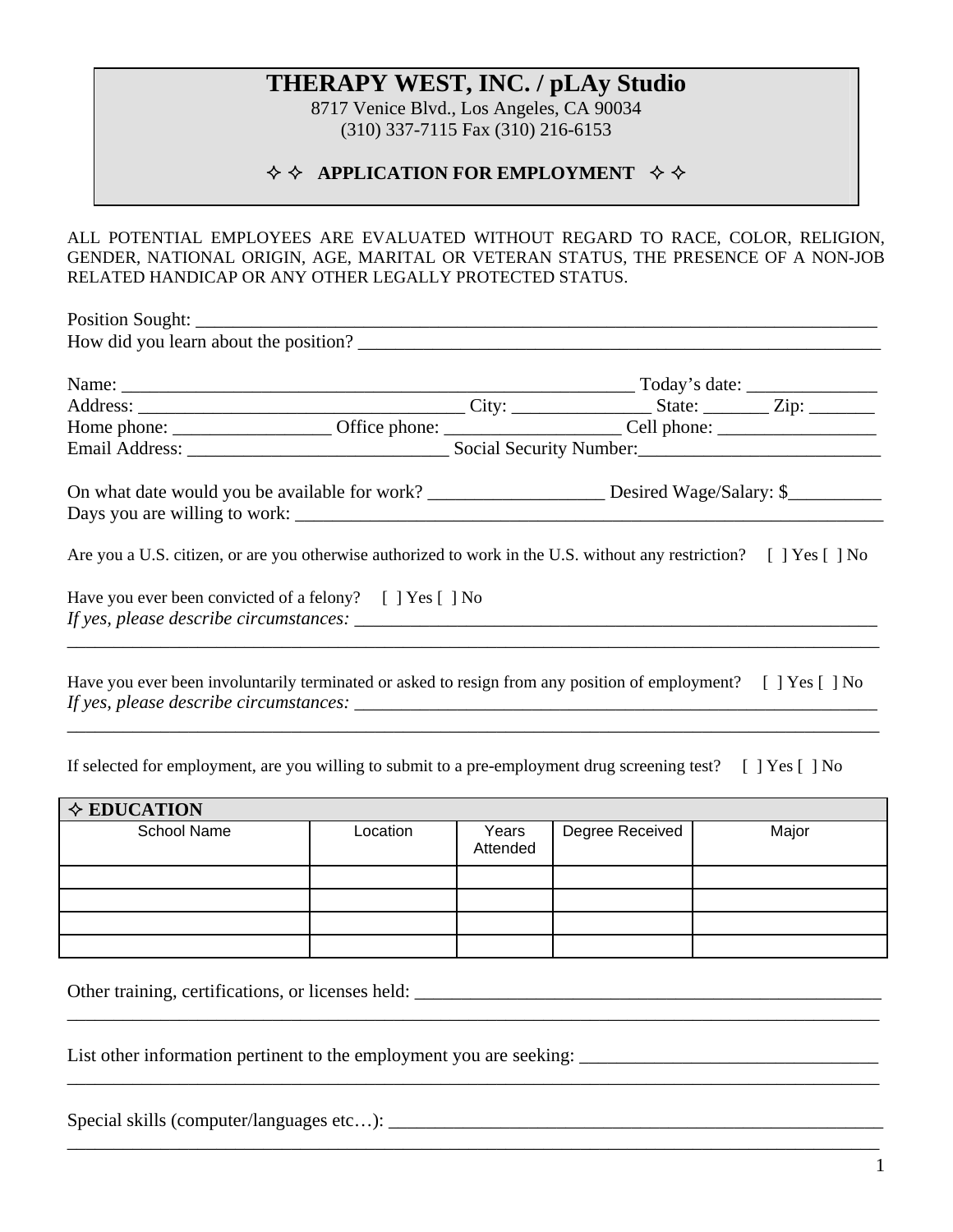## **EMPLOYMENT** (*Most recent job first)*

| Address: Zip: City: City: State: Zip:      |  |  |  |  |
|--------------------------------------------|--|--|--|--|
|                                            |  |  |  |  |
|                                            |  |  |  |  |
|                                            |  |  |  |  |
|                                            |  |  |  |  |
|                                            |  |  |  |  |
|                                            |  |  |  |  |
| Address: Zip: City: City: State: Zip: Zip: |  |  |  |  |
|                                            |  |  |  |  |
|                                            |  |  |  |  |
|                                            |  |  |  |  |
|                                            |  |  |  |  |

### **DOCUMENTS REQUIRED FOR HIRE**

- **Q** Resume
- $\Box$  TB Clearance (within 4 years)
- Copy of Professional License (if applicable, it must be current)
- Fingerprint Clearance (if applicable)
- Malpractice Insurance (if applicable)
- CPR/First Aid Certification (if applicable)